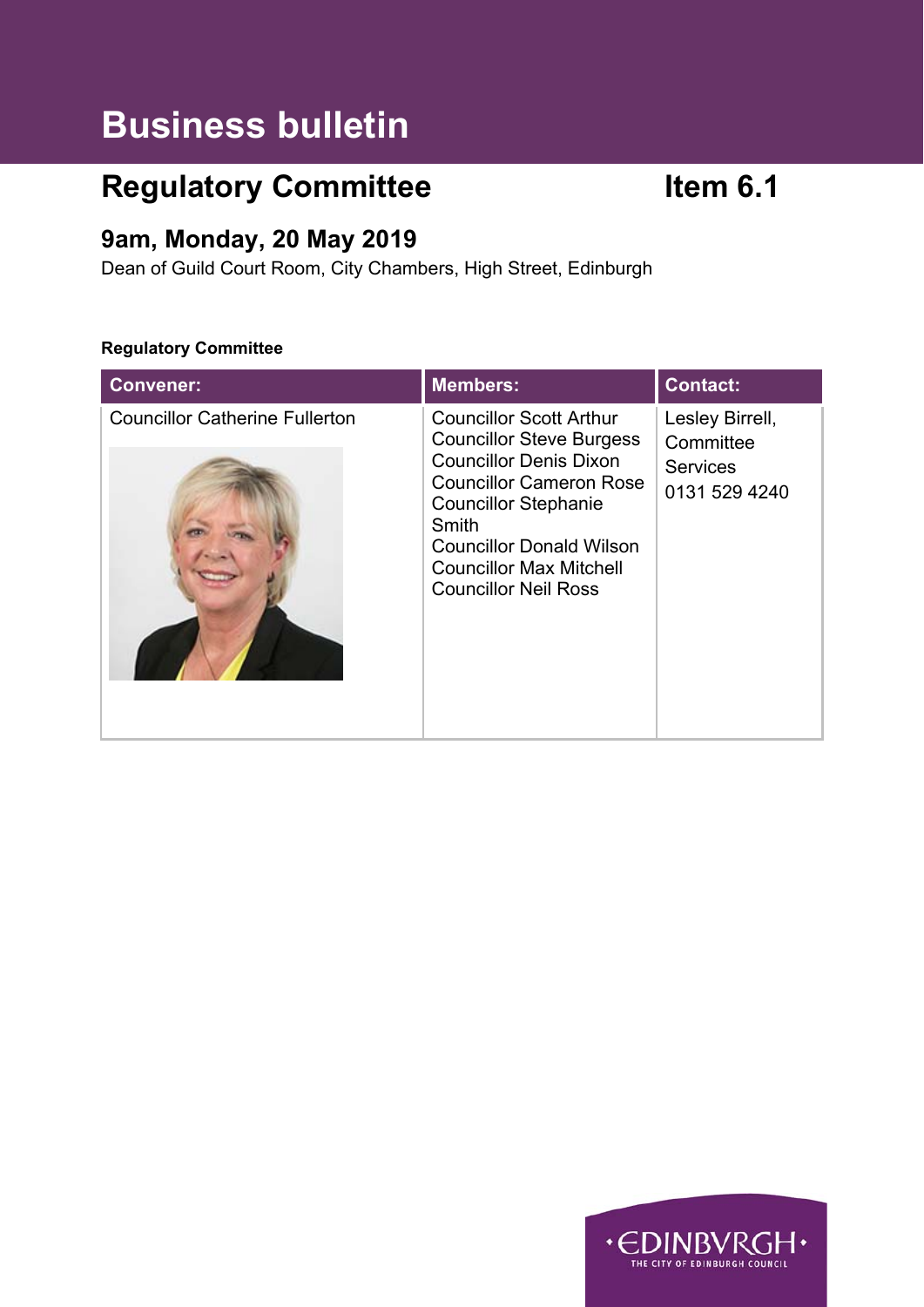# **Recent News** *Background* **Street Trading**

The Regulatory Services Manager and colleagues from the Licensing Service met the new committee of the Playfair Steps and High Street Traders Association on 7 February 2019. The Association had previously sent council officers proposals about the use of the High Street and Hunters Square areas. At the meeting the Association highlighted areas within the existing High Street trading policy where they felt they could add value, including improved communication between traders and the Council, standardisation of stalls in respect of look and size, allocation of stances, trading periods and future opportunities. The meeting concluded with the Association agreeing to review their plans and making a further submission re their proposals. Further meetings are planned.

### **Street Trading: Pedicabs**

The Licensing Service met members of the pedicab trade on 5 April 2019. The purpose of the meeting was to discuss the examination of pedicabs and any other issues arising from the implementation of the new policy. The trade members agreed to work with Council officers and to consider proposals put to the trade regarding vehicle examiners. This follows on from work that Council officers have completed in relation the pedicab testing regime and inspection documentation.

## **Sexual Entertainment Venues (SEVs)**

On 11 March 2019 the committee agreed that a consultation would be carried out on the introduction of a licensing regime for SEVs. The consultation will ask whether or not the Council should adopt discretionary powers to licence SEVs and will be posted on the Council's Consultation Hub. Following The committee has considered reports on street trading and received a deputation from the Association in May 2018.

Street Trading Licences on Playfair Steps were suspended from the end of September 2018 during works for the National Gallery.

The operation of pedicabs within the city had previously given rise to concerns about passenger safety, the operating area and adherence to licensing conditions. On 27 October 2017 a report was presented to the committee proposing a draft policy framework and new conditions.

The committee agreed on 7 January 2019 to approve a proposed revised licensing policy and conditions for pedicabs with an implementation date of 1 April 2019

On 21 March 2019 a commencement order was laid before the Scottish Parliament which provides a discretionary licensing regime for Sexual Entertainment Venues (SEVs). A SEV is defined as a premises where sexual entertainment is performed live, for the direct or